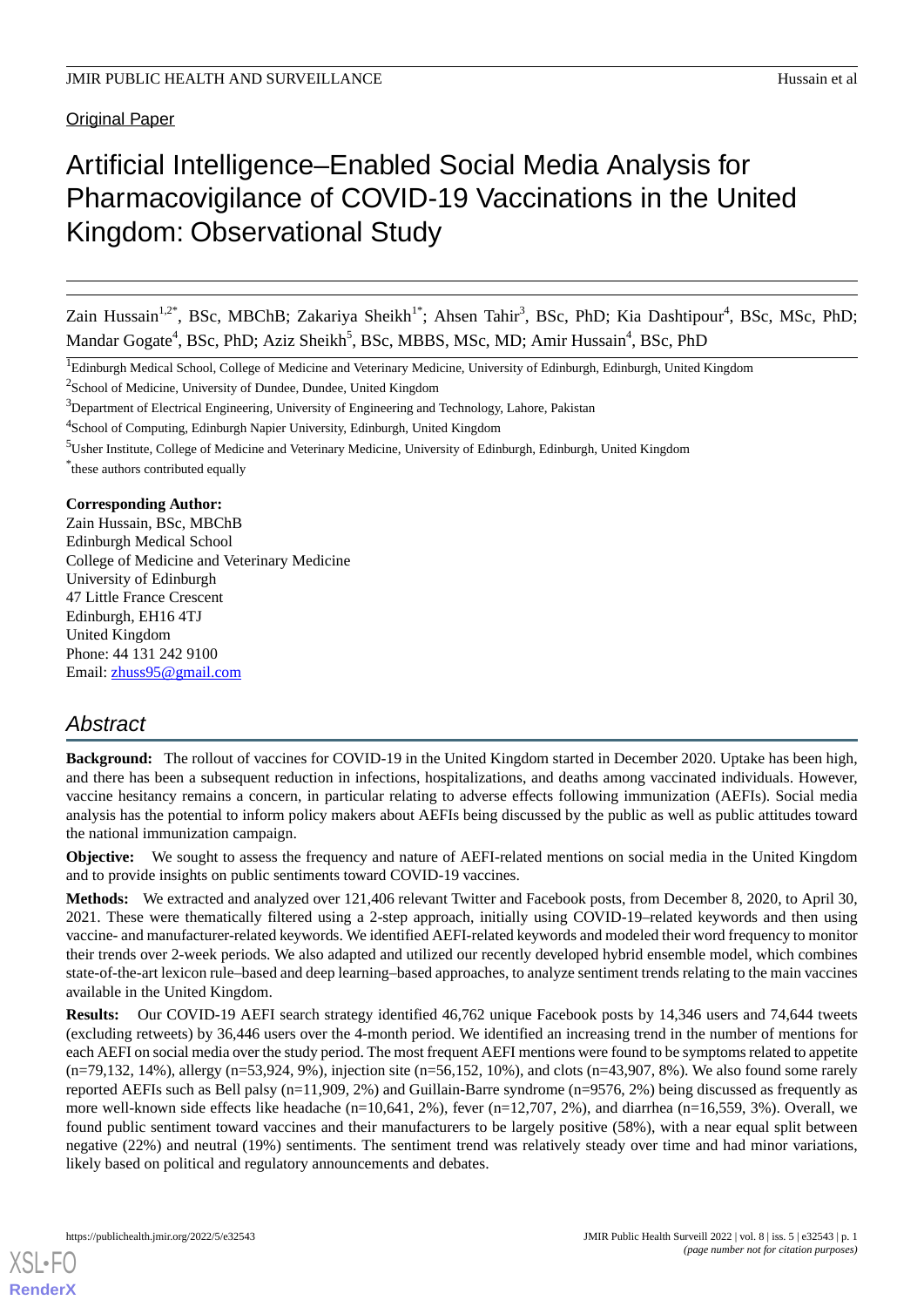**Conclusions:** The most frequently discussed COVID-19 AEFIs on social media were found to be broadly consistent with those reported in the literature and by government pharmacovigilance. We also detected potential safety signals from our analysis that have been detected elsewhere and are currently being investigated. As such, we believe our findings support the use of social media analysis to provide a complementary data source to conventional knowledge sources being used for pharmacovigilance purposes.

*(JMIR Public Health Surveill 2022;8(5):e32543)* doi: [10.2196/32543](http://dx.doi.org/10.2196/32543)

## **KEYWORDS**

COVID-19; artificial intelligence; deep learning; Facebook; health informatics; natural language processing; public health; sentiment analysis; social media; Twitter; infodemiology; vaccination

## *Introduction*

A number of vaccines for SARS-CoV-2 infection have been developed, found to be effective, and are now being rolled out at unprecedented speed and scale across the world. A major component of vaccine deployment strategies should be the use of robust surveillance systems to monitor for adverse effects following immunization (AEFIs) [[1](#page-5-0)]. This is particularly important given the persisting concerns around vaccine hesitancy and that new vaccine technologies are being employed for the first time [\[2\]](#page-6-0).

Postlicensure monitoring of AEFIs primarily consists of passive surveillance, whereby reports of AEFIs are collected and statistically analyzed by regulators (eg, Vaccine Adverse Event Reporting System in the United States and Yellow Card in the United Kingdom), and also in epidemiological studies [[3\]](#page-6-1). However, there has recently been growing interest in exploring the use of social media data to supplement traditional pharmacovigilance methods [[4\]](#page-6-2). These techniques could be particularly beneficial in low- and middle-income countries given their underdeveloped vaccine safety surveillance systems [[5](#page-6-3)[,6](#page-6-4)].

Recent studies have highlighted the potential of artificial intelligence–enabled social media analysis to complement conventional assessment methods, such as public surveys, and inform governments and institutions on public attitudes [\[7-](#page-6-5)[9\]](#page-6-6). Social media analysis has yet to be used to explore commonly reported AEFIs with a vaccine against SARS-CoV-2 infection, which could help to identify potential safety signals not being identified elsewhere (eg, rarely reported side effects). Sentiment analysis can be useful to gauge public opinion around topics of interest, and peaks and valleys on sentiment trend graphs could inform deliberations on sensitivity analyses conducted prior to studies.

In this study, we aimed to assess the frequency and nature of COVID-19 AEFI-related mentions on social media and analyze public sentiment toward vaccines in the United Kingdom.

## *Methods*

## **Data Sources**

We used data from two of the most popular and representative social media platforms, namely, Facebook and Twitter. Facebook posts were obtained from CrowdTangle, and tweets were obtained from the COVID-19 Twitter Dataset (using a

publicly available Twitter Application Processing Interface) [[10,](#page-6-7)[11\]](#page-6-8). We extracted English-language Facebook posts and tweets, posted in the United Kingdom from December 8, 2020 (the start of the United Kingdom's COVID-19 vaccination campaign), to April 30, 2021, and thematically filtered these using a 2-step approach. The initial filter used predefined COVID-19–related keywords, and the resulting data set was used to assess COVID-19 AEFI-related mentions. The second filter used vaccine-related keywords, and this subset of data was used to analyze public sentiment toward vaccines and their manufacturers. A geographical filter for the United Kingdom was also applied across the data set (see [Multimedia Appendix](#page-5-1) [1](#page-5-1) for a detailed search strategy) [\[7](#page-6-5)].

## **Vaccine AEFI Search Strategy**

Our vaccine adverse effect search strategy was informed by AEFI reports received by the Yellow Card scheme and the Vaccine Adverse Event Reporting System, the national passive surveillance pharmacovigilance systems of the United Kingdom and the United States, respectively (see [Multimedia Appendix](#page-5-1) [1](#page-5-1) for a detailed search strategy). The frequency of grouped AEFI mentions was calculated and plotted. The output combined results from the Facebook and Twitter data sets (which had the "initial" filter applied) and represented them using horizontal stacked bar charts. The distribution of user posts was also obtained using descriptive statistics and density distribution plots.

## **Hybrid Ensemble Model**

We also adapted and utilized our recently developed hybrid ensemble model ([Figure 1\)](#page-2-0), which combines state-of-the-art lexicon rule–based and deep learning–based approaches, to analyze sentiment trends relating to the main vaccines and their manufacturers since their rollout in the United Kingdom. Sentiment trend graphs were plotted, and average sentiment was calculated.

Our hybrid ensemble model utilized weighted averaging of the VADER (Valence Aware Dictionary for Sentiment Reasoning) and TextBlob lexicon-based models, resulting in the following weights: VADER  $\times$  0.45 + TextBlob  $\times$  0.55. A higher weight of 0.55 was assigned to TextBlob as it demonstrated marginally better accuracy compared to VADER for classifying positive sentiment. The averaged output was combined with the BERT (Bidirectional Encoder Representations from Transformers) deep learning model with the help of rule-based constructs. The lexicon models performed better for positive sentiments, and the BERT model provided better performance for neutral and

[XSL](http://www.w3.org/Style/XSL)•FO **[RenderX](http://www.renderx.com/)**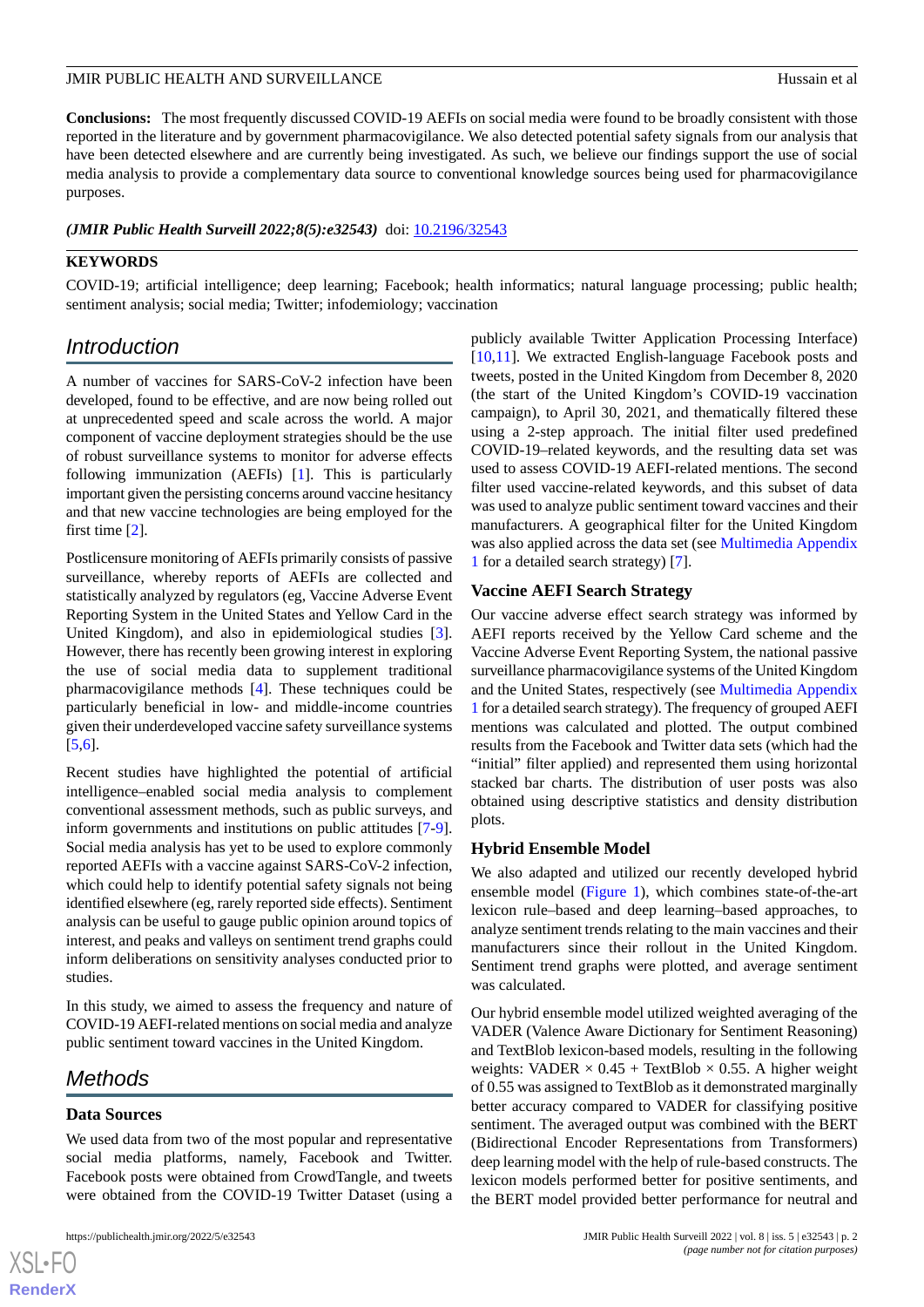negative sentiments. Therefore, they were combined through IF-ELSE rule-based programming constructs. If the output of lexicon-based weighted averaging was positive, then the IF-ELSE rules chose a positive output as the final output of the

ensemble; otherwise, for neutral and negative sentiments, the output of the BERT model was preferred as the final ensemble output sentiment.

<span id="page-2-0"></span>**Figure 1.** Hybrid ensemble sentiment analysis framework. BERT: Bidirectional Encoder Representations from Transformers; VADER: Valence Aware Dictionary for Sentiment Reasoning.



## **Ethical Considerations**

The data analyzed in this study were completely in the public domain, and no ethical review was necessary. A thorough assessment of the study's privacy risk to individuals was conducted to ensure compliance with the General Data Protection Regulation. We also complied with best practices for user protection. Nonpublic material was not included in our data set. We did not share any posts or quotes from individuals, or names or locations of users that are not public organizations or entities.

## *Results*

Our COVID-19 AEFI search strategy identified 46,762 unique Facebook posts by 14,346 users and 74,644 tweets (excluding retweets) by 36,446 users over the 4-month period. This corresponded to an average of 3.26 (SD 6.40) posts per user on Facebook and 2.01 (SD 1.76) posts per user on Twitter. Density distribution plots showed the log-normal distributions of posts per user for both platforms (see Figures S1 and S2 in [Multimedia](#page-5-1) [Appendix 1\)](#page-5-1).

[Figure 2](#page-3-0) shows the frequency of grouped AEFI mentions across Facebook and Twitter, divided into 2-week periods (see a detailed breakdown in [Multimedia Appendix 1](#page-5-1): Table S1, Figures S3 and S4). We identified an increasing number of mentions for each AEFI on social media over the period of study. The most frequent mentions were found to be symptoms related to appetite change (n=79,132, 14%), allergy (n=53,924, 9%), diarrhea (n=16,559, 3%), fever (n=12,707, 2%), headache (n=10,641, 2%), injection site (n=56,152, 10%), and clots (n=43,907, 8%) (see Table S1 in [Multimedia Appendix 1\)](#page-5-1). Less commonly mentioned AEFIs included Bell palsy (n=11,909, 2%) and Guillain-Barre syndrome (n=9576, 2%).

[Figure 3](#page-4-0) shows the average weekly public sentiment on Twitter and Facebook. Overall, we found public sentiment toward vaccines to be largely positive (58%), with negative (22%) and neutral (19%) sentiment nearly equally split. The sentiment trend was relatively steady over time and had minor variations, likely based on political and regulatory announcements and debates.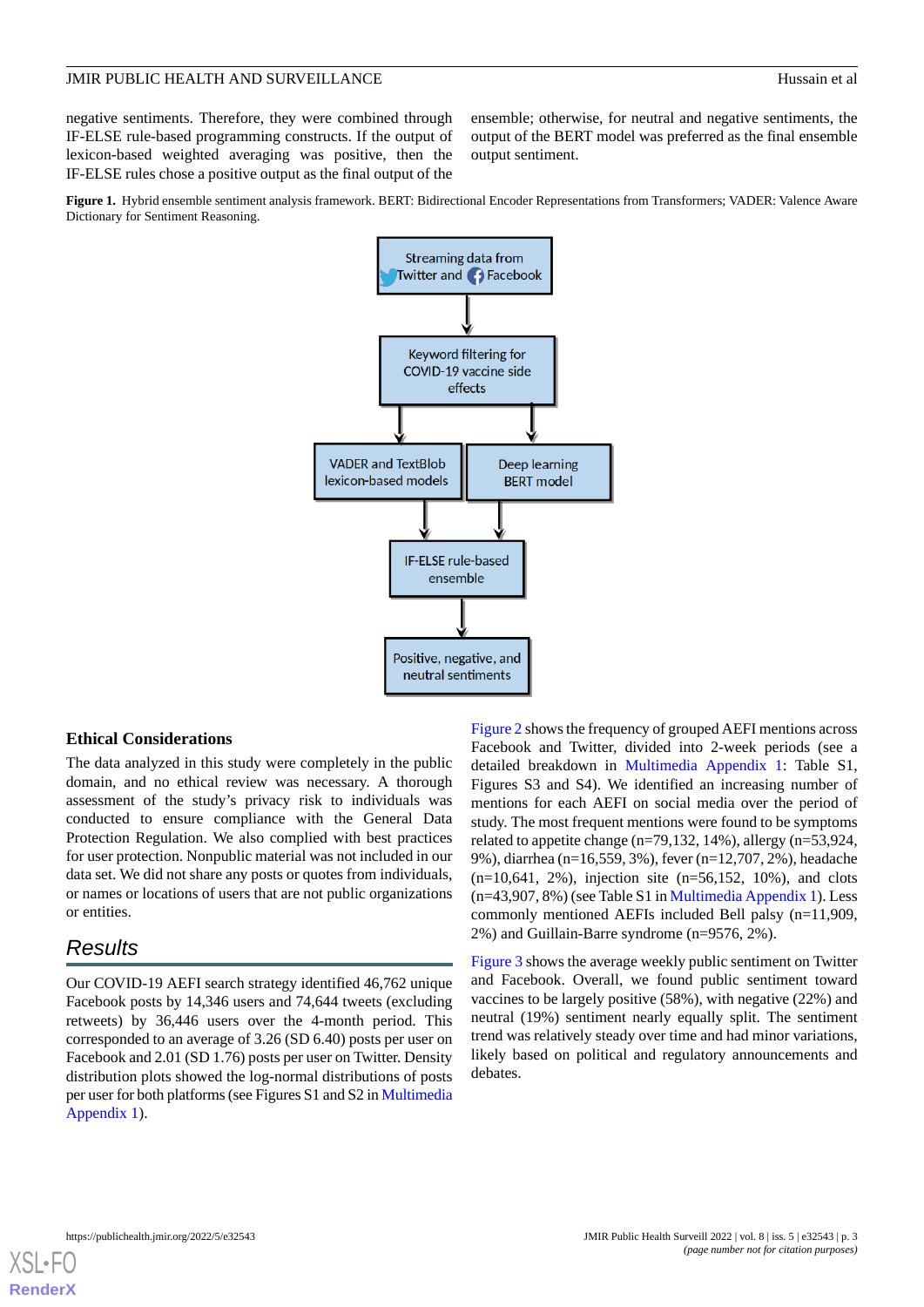<span id="page-3-0"></span>Figure 2. Stacked bar graph showing the number of mentions of each COVID-19 vaccine side effect over time on both Facebook and Twitter in the United Kingdom from December 2020 to April 2021.



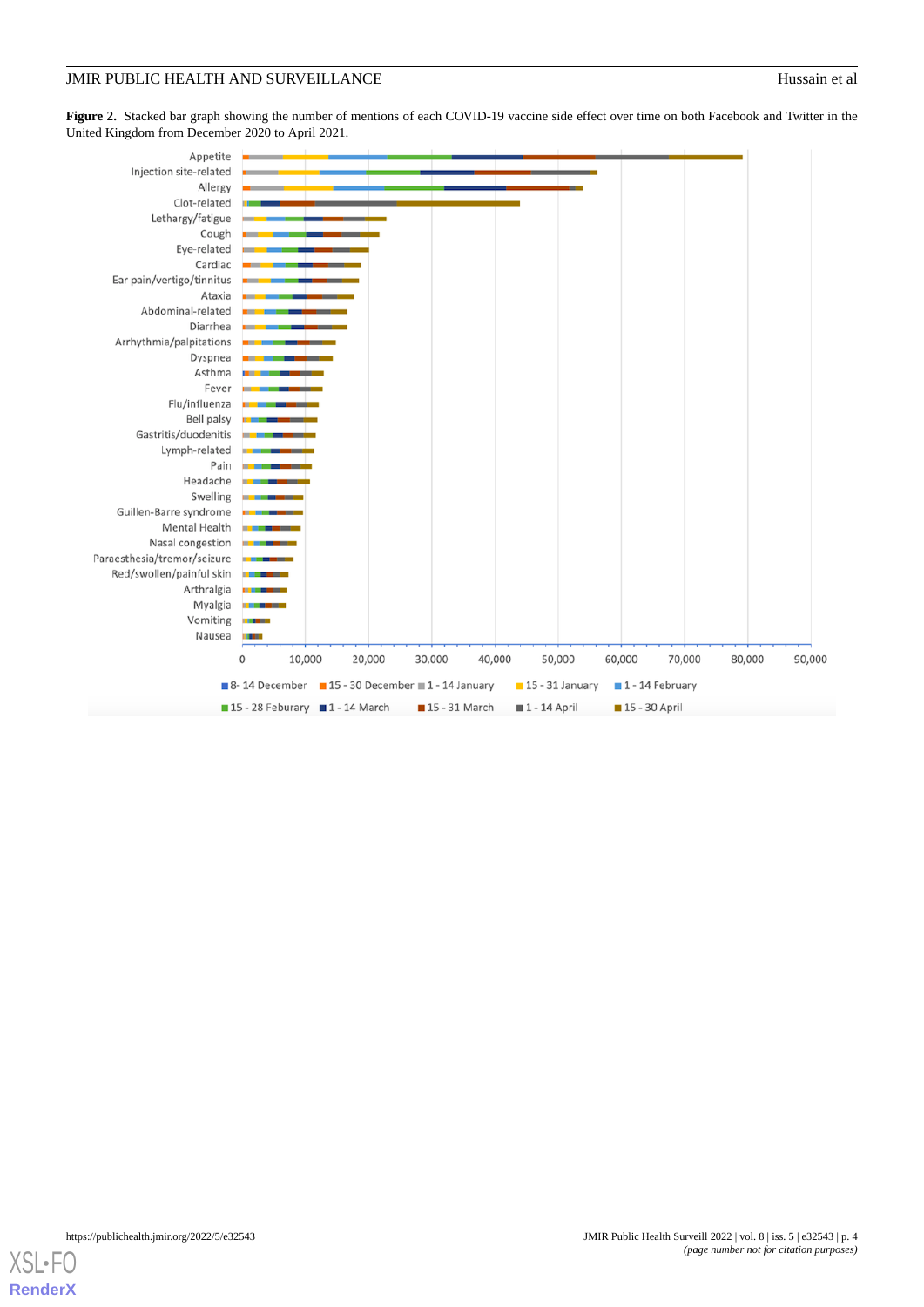<span id="page-4-0"></span>**Figure 3.** Average weekly public sentiments on COVID-19 vaccines on Facebook and Twitter in the United Kingdom from December 2020 to April 2021 with annotations of some key events. JCVI: Joint Committee on Vaccination and Immunisation; MHRA: Medicines and Healthcare Products Regulatory Agency.



## *Discussion*

## **Principal Findings**

We have identified and extracted a substantial number of social media posts relating to vaccines and possible AEFIs in the United Kingdom. Our analysis showed an increasing trend in the number of AEFI mentions over time and revealed that both established adverse events (eg, headaches and clots) and those still under investigation (eg, Bell palsy and Guillain-Barre syndrome) were being discussed.

The most frequently mentioned symptoms were broadly found to be similar to those most frequently reported in the Yellow Card system [\[12](#page-6-9)]. For example, the most commonly reported AEFI on Yellow Card was related to injection-site reactions and generalized symptoms (eg, fever, headache, lethargy, muscle ache, flu, vomit, nausea), which in our analysis accounted for 10% and 13% of the mentions, respectively. The number of clot-related AEFI mentions increased 2-fold from the end of March to mid-April, and approximately 2-fold again until the end of April, which correlates with the significant press coverage of reports in March 2021 on blood clots being associated with the Oxford-AstraZeneca vaccine [\[13](#page-6-10)]. In a recent study, the most common systemic side effects were found to be headache and fatigue, and the most common localized side effect was injection site–related pain, redness, or swelling [\[14](#page-6-11)]. The latter is consistent with our findings, where injection site pain or redness (n=56,152, 10%) was one of the most commonly mentioned AEFIs. It is interesting to note that we found more rarely reported AEFIs, such as Bell palsy, Guillain-Barre

syndrome, and appetite changes, being discussed as frequently as more well-known side effects, such as headache, fever, and diarrhea. This can be useful for governments and institutions to detect potential safety signals and could enable further exploration of public perceptions toward rarer side effects and consideration of educational campaigns and interventions.

Public sentiment toward vaccines over the course of the vaccination rollout campaign has on the whole been consistently positive. This is in line with the successful uptake of vaccinations in the United Kingdom and important government and political announcements (examples can be found annotated in [Figure 3](#page-4-0)). These findings indicate the potential for social media analysis to complement traditional surveys, both by informing their design and also corroborating findings [\[15](#page-6-12)].

Overall, this work has confirmed the opportunity for social media analysis to provide insights into public sentiments and complement more established pharmacovigilance efforts. It is important to note that we did not aim to identify new side effects; our objective was rather to monitor trends relating to currently reported ones. The trends identified can be useful for public health policy makers to identify which symptoms are being discussed most frequently. Further analysis can then be carried out on social media, alongside traditional surveys, to explore public perception relating to specific AEFIs.

#### **Strengths and Limitations**

Our study is the first to assess trends in the number of AEFI mentions on both Facebook and Twitter. It employed our novel ensemble-based approach to analyze public sentiment toward vaccines over the course of the vaccination drive and has

 $XS$  • F( **[RenderX](http://www.renderx.com/)**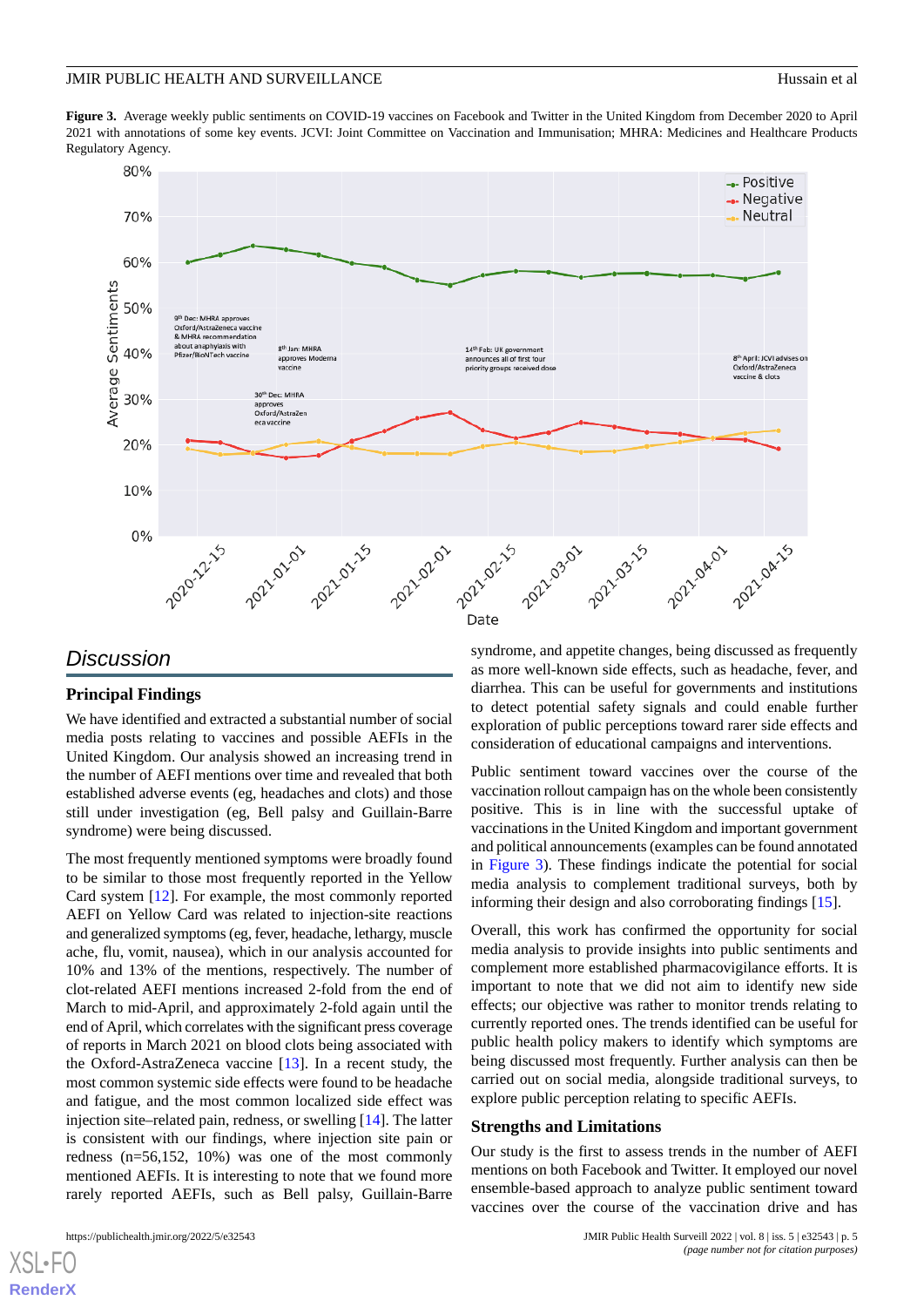provided important insights into the number of posts relating to vaccines and AEFIs, trends in the number of AEFI mentions, and public sentiment toward vaccinations. Our AEFIs were informed by the Yellow Card system, and our keywords for filtering were informed by clinicians and a literature search. Our novel ensemble-based approach has been shown to robustly identify public sentiment over a period of time, for example, toward vaccinations and apps [[8](#page-6-13)[,9](#page-6-6)].

It is important to consider the limitations of our study to define challenges and inform future work. Social media users are by and large not representative of the wider UK population (eg, younger, wealthier, higher level of education); the age factor, in this case, is particularly significant given that the majority of COVID-19 vaccinations within the United Kingdom so far has been given to older age groups [\[8](#page-6-13),[9\]](#page-6-6). The selection bias from social media can be mitigated by using it as a complementary data source to conventional knowledge sources and by ensuring any search terms used to filter data sets are defined appropriately.

Another limitation is that it is difficult to ascertain which posts are specific to those who had received the vaccine (making them less useful if studying side-effect experiences) and would require deeper semantic and linked analysis with external trustworthy data sources, such as surveys and electronic health records. In addition, a proportion of social media users are known to be more vocal than others, which can skew study findings. Descriptive statistics and density plots of the distribution of user posts can therefore be useful to help contextualize findings (as was done in our study), while social network analysis could help identify clusters of users on a large scale.

Our study was also limited by its relatively small sample size, due to a stringent search strategy, restricting tweets to those with geotags and the use of the COVID-19 Twitter Dataset. We combined our results for Facebook and Twitter to mitigate this. For future work, we propose obtaining Academic Research access from Twitter and hydrating tweets at a large scale using an optimized search strategy. While this would be more time and labor intensive, it will provide more flexibility in the scope and breadth of tweets, as the data set would not be prefiltered for COVID-19. We also did not carry out any further manual labeling of social media posts to further train our ensemble-based model for extracting public sentiment due to resource limitations (however, it was trained in a previous study [[8\]](#page-6-13) to assess sentiment toward vaccines). Lastly, misinformation and fake news remain open challenges for social media analysis. Social media platforms have their own mechanisms to help tackle this issue; however, for future work, researchers can utilize techniques, such as social network analysis, to identify and remove clusters of users from their data sets.

## **Conclusion**

In summary, our work has shown it is possible to identify and interrogate large volumes of social media posts using our novel ensemble-based approach to generate insights into public sentiments toward vaccines and AEFIs. These can help develop a complementary data source to the conventional knowledge sources that are being used for pharmacovigilance purposes. In the future, governments and institutions should consider the opportunity to use social media analyses to aid pharmacovigilance efforts.

## **Acknowledgments**

This work was supported by the Chief Scientist Office of the Scottish Government under its COVID-19 priority research program (COV/NAP/20/07). AS was supported by BREATHE - The Health Data Research Hub for Respiratory Health (MC\_PC\_19004), funded by the UK Research and Innovation Industrial Strategy Challenge Fund and delivered through Health Data Research UK. AH was supported by Engineering and Physical Sciences Research Council grants (EP/T021063/1, EP/T024917/1) from the Government of the United Kingdom.

## **Data Availability**

We have made the code and data used for data extraction and analysis openly available on GitHub [[16\]](#page-6-14).

## <span id="page-5-1"></span>**Conflicts of Interest**

AS is a member of the chief medical officer's COVID-19 Advisory Group of the Scottish Government and the Government of the United Kingdom's New and Emerging Respiratory Virus Threats Risk Stratification Subgroup. The views expressed are those of the authors and do not represent the views of the Scottish or UK Governments.

## <span id="page-5-0"></span>**Multimedia Appendix 1**

Detailed search strategy and results. [[DOCX File , 358 KB-Multimedia Appendix 1\]](https://jmir.org/api/download?alt_name=publichealth_v8i5e32543_app1.docx&filename=71435fc905f1bd95ca6e2b9d9e06fe97.docx)

## **References**

[XSL](http://www.w3.org/Style/XSL)•FO **[RenderX](http://www.renderx.com/)**

1. Guidelines on clinical evaluation of vaccines: regulatory expectations. WHO Technical Report Series 1004, Annex 9, 2017. World Health Organization. 2020 Oct 21. URL: <https://www.who.int/publications/m/item/WHO-TRS-1004-web-annex-9> [accessed 2022-05-13]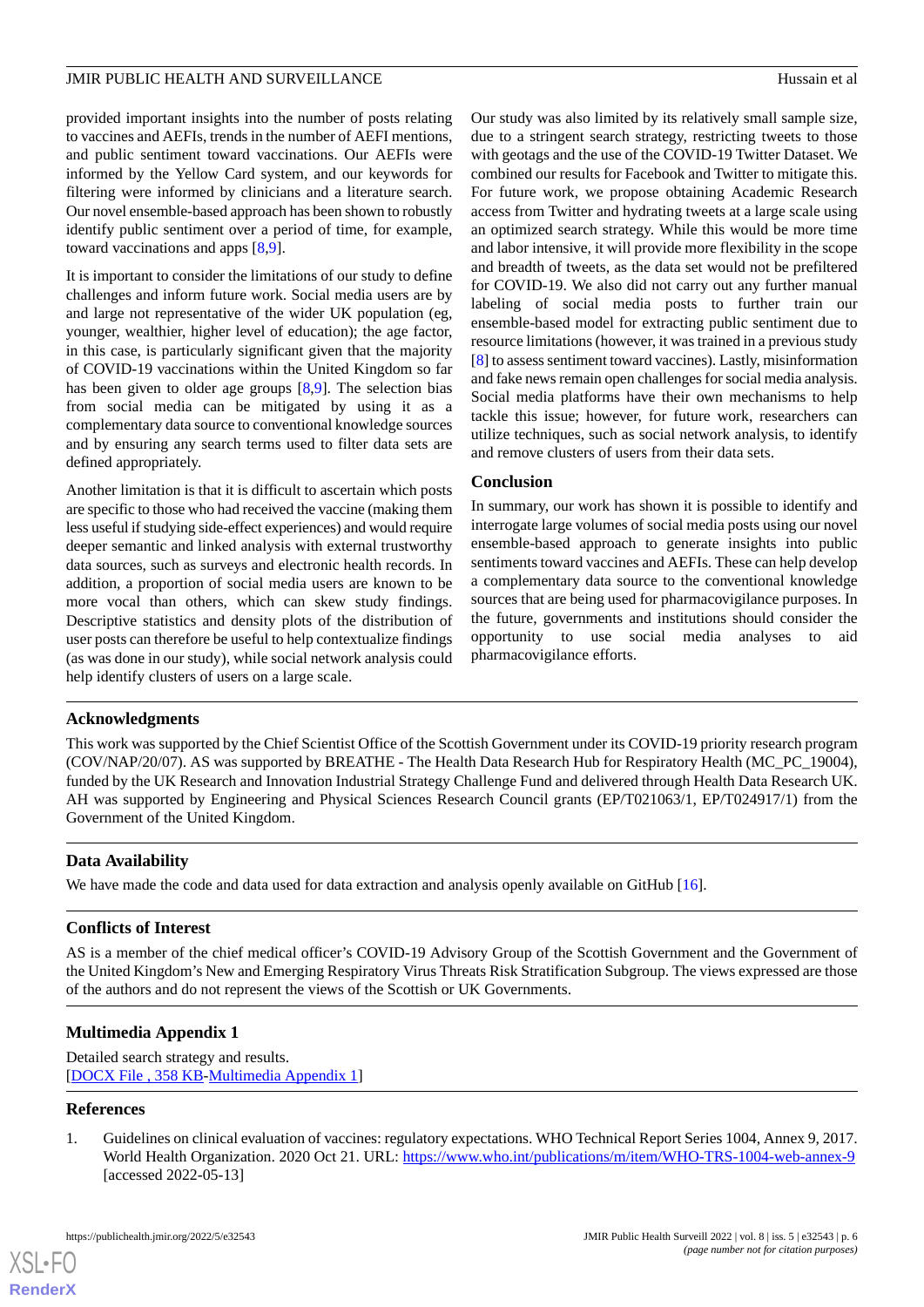- <span id="page-6-0"></span>2. de Figueiredo A, Simas C, Karafillakis E, Paterson P, Larson HJ. Mapping global trends in vaccine confidence and investigating barriers to vaccine uptake: a large-scale retrospective temporal modelling study. The Lancet 2020 Sep;396(10255):898-908. [doi: [10.1016/s0140-6736\(20\)31558-0\]](http://dx.doi.org/10.1016/s0140-6736(20)31558-0)
- <span id="page-6-1"></span>3. Simpson CR, Shi T, Vasileiou E, Katikireddi SV, Kerr S, Moore E, et al. First-dose ChAdOx1 and BNT162b2 COVID-19 vaccines and thrombocytopenic, thromboembolic and hemorrhagic events in Scotland. Nat Med 2021 Jul 09;27(7):1290-1297 [[FREE Full text](http://europepmc.org/abstract/MED/34108714)] [doi: [10.1038/s41591-021-01408-4\]](http://dx.doi.org/10.1038/s41591-021-01408-4) [Medline: [34108714](http://www.ncbi.nlm.nih.gov/entrez/query.fcgi?cmd=Retrieve&db=PubMed&list_uids=34108714&dopt=Abstract)]
- <span id="page-6-3"></span><span id="page-6-2"></span>4. Pappa D, Stergioulas LK. Harnessing social media data for pharmacovigilance: a review of current state of the art, challenges and future directions. Int J Data Sci Anal 2019 Feb 12;8(2):113-135. [doi: [10.1007/s41060-019-00175-3\]](http://dx.doi.org/10.1007/s41060-019-00175-3)
- <span id="page-6-4"></span>5. Global vaccine safety blueprint 2.0 background research. World Health Organization. Geneva: World Health Organization; 2021 Dec 01. URL: <https://www.who.int/publications/i/item/WHO-MVP-EMP-SAV-2019.03> [accessed 2022-05-13]
- <span id="page-6-5"></span>6. Chandler RE. Optimizing safety surveillance for COVID-19 vaccines. Nat Rev Immunol 2020 Aug 17;20(8):451-452 [[FREE Full text](http://europepmc.org/abstract/MED/32555401)] [doi: [10.1038/s41577-020-0372-8\]](http://dx.doi.org/10.1038/s41577-020-0372-8) [Medline: [32555401](http://www.ncbi.nlm.nih.gov/entrez/query.fcgi?cmd=Retrieve&db=PubMed&list_uids=32555401&dopt=Abstract)]
- <span id="page-6-13"></span>7. Hussain A, Sheikh A. Opportunities for artificial intelligence–enabled social media analysis of public attitudes toward Covid-19 vaccines. NEJM Catalyst 2021:1-7 [[FREE Full text](https://catalyst.nejm.org/doi/pdf/10.1056/CAT.20.0649)] [doi: [10.1056/CAT.20.0649\]](http://dx.doi.org/10.1056/CAT.20.0649)
- <span id="page-6-6"></span>8. Hussain A, Tahir A, Hussain Z, Sheikh Z, Gogate M, Dashtipour K, et al. Artificial intelligence-enabled analysis of public attitudes on Facebook and Twitter toward COVID-19 vaccines in the United Kingdom and the United States: Observational study. J Med Internet Res 2021 Apr 05;23(4):e26627 [[FREE Full text](https://www.jmir.org/2021/4/e26627/)] [doi: [10.2196/26627\]](http://dx.doi.org/10.2196/26627) [Medline: [33724919\]](http://www.ncbi.nlm.nih.gov/entrez/query.fcgi?cmd=Retrieve&db=PubMed&list_uids=33724919&dopt=Abstract)
- <span id="page-6-8"></span><span id="page-6-7"></span>9. Cresswell K, Tahir A, Sheikh Z, Hussain Z, Domínguez Hernández A, Harrison E, et al. Understanding public perceptions of COVID-19 contact tracing apps: Artificial intelligence-enabled social media analysis. J Med Internet Res 2021 May 17;23(5):e26618 [\[FREE Full text](https://www.jmir.org/2021/5/e26618/)] [doi: [10.2196/26618\]](http://dx.doi.org/10.2196/26618) [Medline: [33939622\]](http://www.ncbi.nlm.nih.gov/entrez/query.fcgi?cmd=Retrieve&db=PubMed&list_uids=33939622&dopt=Abstract)
- <span id="page-6-9"></span>10. CrowdTangle. 2021. URL: <https://www.crowdtangle.com/> [accessed 2021-07-18]
- 11. Rabindra L. Coronavirus (COVID-19) Tweets Dataset. IEEE DataPort. 2022 May 22. URL: [https://ieee-dataport.org/](https://ieee-dataport.org/open-access/coronavirus-covid-19-tweets-dataset) [open-access/coronavirus-covid-19-tweets-dataset](https://ieee-dataport.org/open-access/coronavirus-covid-19-tweets-dataset) [accessed 2022-05-12]
- <span id="page-6-10"></span>12. Coronavirus vaccine - weekly summary of Yellow Card reporting. Gov.uk. 2021. URL: [https://www.gov.uk/government/](https://www.gov.uk/government/publications/coronavirus-covid-19-vaccine-adverse-reactions/coronavirus-vaccine-summary-of-yellow-card-reporting) [publications/coronavirus-covid-19-vaccine-adverse-reactions/coronavirus-vaccine-summary-of-yellow-card-reporting](https://www.gov.uk/government/publications/coronavirus-covid-19-vaccine-adverse-reactions/coronavirus-vaccine-summary-of-yellow-card-reporting) [accessed 2021-07-04]
- <span id="page-6-11"></span>13. Wise J. Covid-19: European countries suspend use of Oxford-AstraZeneca vaccine after reports of blood clots. BMJ 2021 Mar 11;372:n699. [doi: [10.1136/bmj.n699\]](http://dx.doi.org/10.1136/bmj.n699) [Medline: [33707182\]](http://www.ncbi.nlm.nih.gov/entrez/query.fcgi?cmd=Retrieve&db=PubMed&list_uids=33707182&dopt=Abstract)
- <span id="page-6-12"></span>14. Menni C, Klaser K, May A, Polidori L, Capdevila J, Louca P, et al. Vaccine side-effects and SARS-CoV-2 infection after vaccination in users of the COVID Symptom Study app in the UK: a prospective observational study. The Lancet Infectious Diseases 2021 Jul;21(7):939-949. [doi: [10.1016/s1473-3099\(21\)00224-3\]](http://dx.doi.org/10.1016/s1473-3099(21)00224-3)
- <span id="page-6-14"></span>15. Farhadloo M, Winneg K, Chan MS, Hall Jamieson K, Albarracin D. Associations of topics of discussion on Twitter with survey measures of attitudes, knowledge, and behaviors related to Zika: Probabilistic study in the United States. JMIR Public Health Surveill 2018 Feb 09;4(1):e16 [\[FREE Full text\]](https://publichealth.jmir.org/2018/1/e16/) [doi: [10.2196/publichealth.8186](http://dx.doi.org/10.2196/publichealth.8186)] [Medline: [29426815\]](http://www.ncbi.nlm.nih.gov/entrez/query.fcgi?cmd=Retrieve&db=PubMed&list_uids=29426815&dopt=Abstract)
- 16. Tahir A. covid\_vaccine\_sideeffect. GitHub. URL: [https://gitlab.com/ahsenkn001/covid\\_vaccine\\_sideeffect](https://gitlab.com/ahsenkn001/covid_vaccine_sideeffect) [accessed 2022-05-13]

## **Abbreviations**

**AEFI:** adverse effect following immunization **BERT:** Bidirectional Encoder Representations from Transformers **VADER:** Valence Aware Dictionary for Sentiment Reasoning

*Edited by T Sanchez; submitted 02.08.21; peer-reviewed by A Louren, L Huangfu, T Ntalindwa, P Li; comments to author 26.08.21; revised version received 03.11.21; accepted 08.02.22; published 27.05.22*

*Please cite as:*

*Hussain Z, Sheikh Z, Tahir A, Dashtipour K, Gogate M, Sheikh A, Hussain A*

*Artificial Intelligence–Enabled Social Media Analysis for Pharmacovigilance of COVID-19 Vaccinations in the United Kingdom: Observational Study*

*JMIR Public Health Surveill 2022;8(5):e32543 URL: <https://publichealth.jmir.org/2022/5/e32543>*

*PMID: [35144240](http://www.ncbi.nlm.nih.gov/entrez/query.fcgi?cmd=Retrieve&db=PubMed&list_uids=35144240&dopt=Abstract)*

©Zain Hussain, Zakariya Sheikh, Ahsen Tahir, Kia Dashtipour, Mandar Gogate, Aziz Sheikh, Amir Hussain. Originally published in JMIR Public Health and Surveillance (https://publichealth.jmir.org), 27.05.2022. This is an open-access article distributed



*doi: [10.2196/32543](http://dx.doi.org/10.2196/32543)*